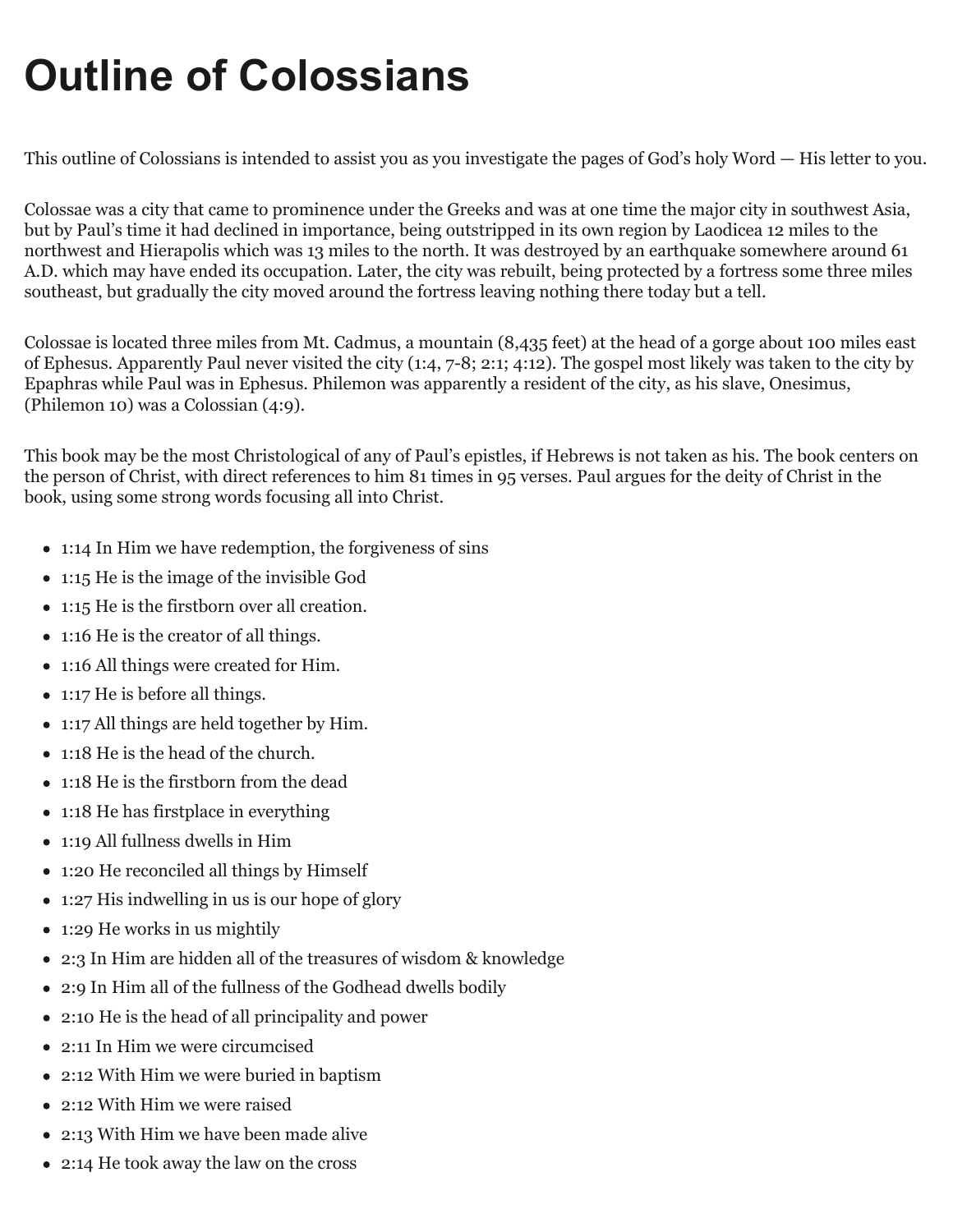- 2:15 He disarmed principalities and powers
- 2:17 He is the substance
- 3:1 He sits at the right hand of God
- 3:4 He is our life
- 3:11 He is all and in all
- 3:24 He rewards us for our work efforts

The book appears to have been written to counteract some heretical teaching, although the exact form of it is hard to pinpoint. It appears to have been philosophical in basis (2:8) focusing on the attainment of wisdom (2:3-4) and the observance of certain days (2:16), as well as a worship of angels (2:18) and ascetism (2:20-23). There are 34 Greek words found in this book and nowhere else in the New Testament.

# **Date:** 61 A.D.

# **Structure:**

This book easily divides into two main divisions: The Person and Work of Christ (1:1-2:5) and the Exhortations for Living (2:6-4:18). In this, it follows the pattern of Romans and Ephesians. It stresses the sufficiency of Christ for us.

# **I. Introduction 1:1-2**

# **II. Paul's thanks for the Colossians. 1:3-8** (commended for faith and love)

## **III. Paul's prayer for the Colossians. 1:9-23** (161 word sentence (vs. 9-17)

A. The request for worthiness 9-11

We can only walk worthy when we are filled with the knowledge of His will in all wisdom and spiritual understanding; then we will please Him and be fruitful.

- B. The thanks to God 12-23
	- 1. What He has done for us. 12-14
		- a. Qualified us for the inheritance
		- b. Delivered us from the power of darkness
		- c. Transferred us into the kingdom of His Son
		- d. We have redemption (forgiveness)
	- 2. Christ 15-23
		- a. He is the image of God
		- b. He has the highest station
		- c. He is the creator
		- d. He is the sustainer
		- e. He is the head of the church
		- f. He has all of the fullness
		- g. He is the reconciler
		- h. He is the perfecter (if we continue in the faith)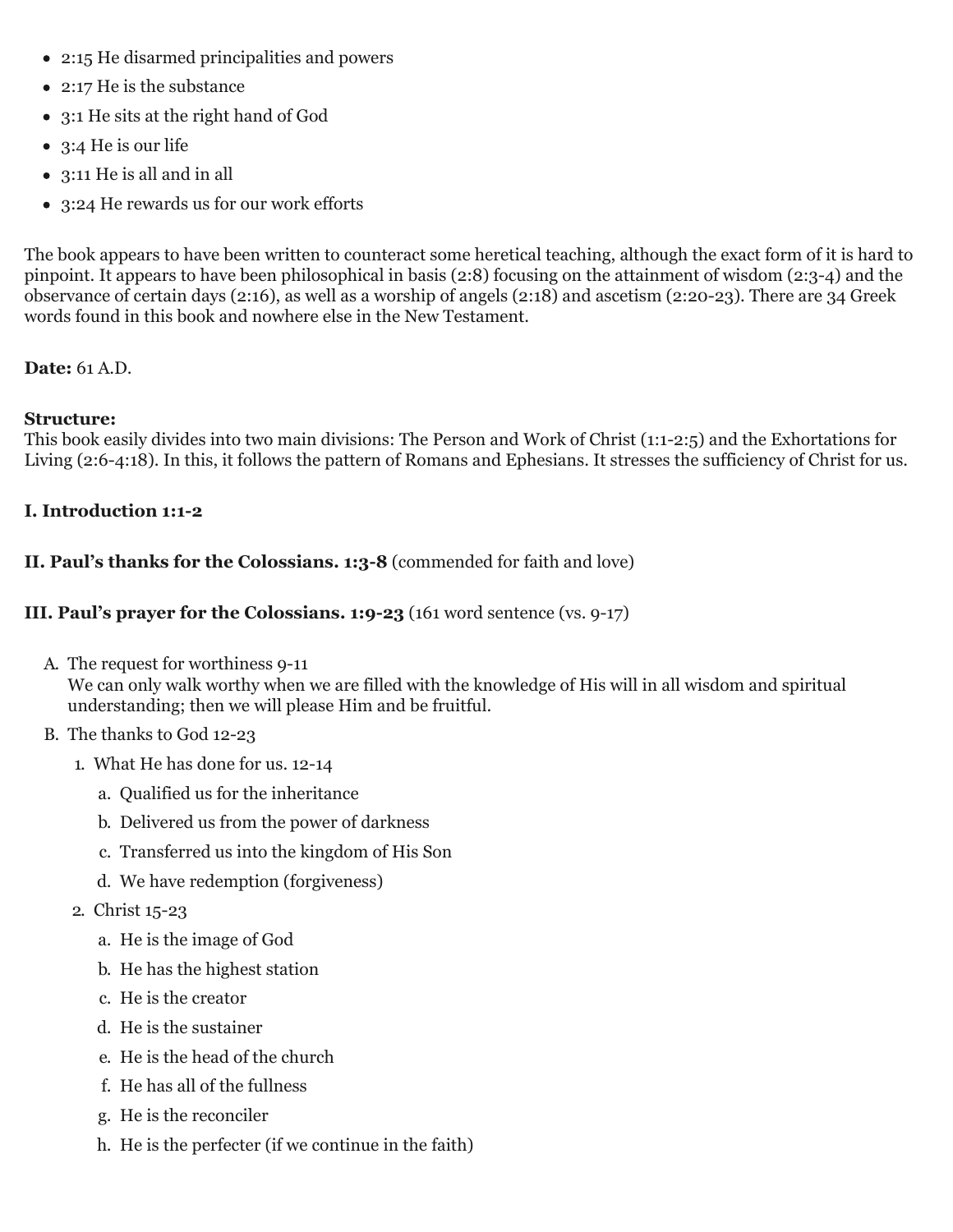### **IV. Paul's rejoicing for the Colossians 1:24-2:5**

- A. In sufferings
- B. In ministering
	- 1. It was given to me
	- 2. To reveal to the saints Christ in you, the hope of glory)
	- 3. Preach, warn, teach to perfect
	- 4. I work to this end.
		- a. I endure great conflict
			- i. Be encouraged
			- ii. Be knit together in love
			- iii. Know God & be smart
		- b. I am writing for this purpose
			- i. Don't be deceived
			- ii. Be steadfast in Christ

#### **V. Paul's Exhortations for the Colossians 2:6-4:6**

- A. Walk by faith in Christ 6-7
- B. Abound with thanksgiving 7
- C. Watch out for those who will cheat you 8-15
	- 1. The cheaters 8
		- a. Philosophy
		- b. Deceit
		- c. Traditions of men
		- d. Elements of the world
	- 2. Christ 9-15
		- a. All the fullness of the Godhead dwells
		- b. We are complete in Him.
		- c. We are circumcised in Him
		- d. We are buried with Him
		- e. We are raised with Him
		- f. We are made alive with Him
		- g. We are forgiven
		- h. We are free from the law in Him
		- i. We are free from our enemies in Him
- D. Don't live by external things 16-23
	- 1. What you eat
	- 2. What days you observe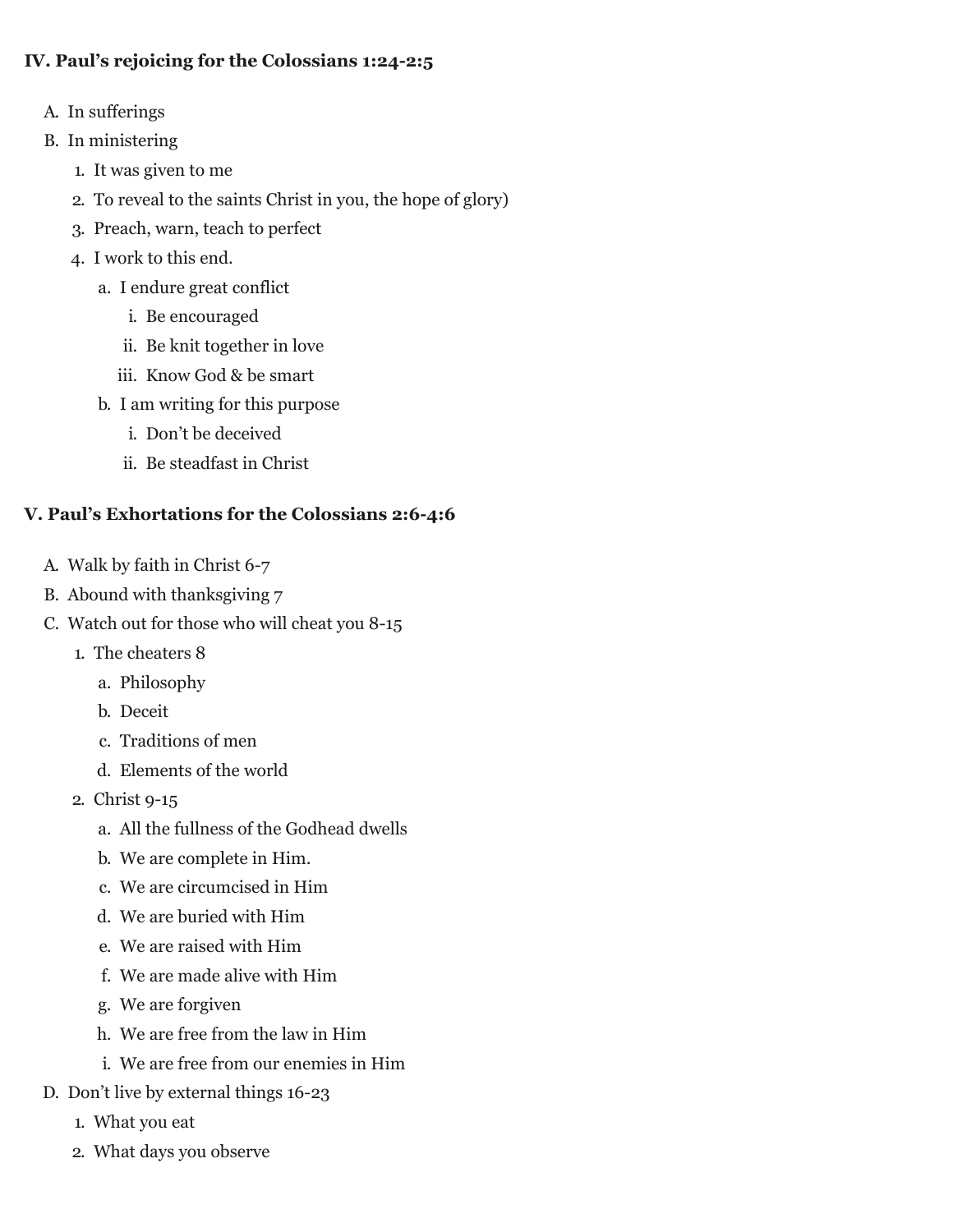- 3. Delighting in humility
- 4. Worshipping angels
- 5. What you touch
- 6. What you handle
- 7. Your ascetism (these have no value)
- E. Seek heavenly matters 3:1-4
- F. Put to death earthly matters 3:5-11
	- 1. Fornication
	- 2. Uncleanness
	- 3. Passion (passive, ungoverned aspect of evil desire)
	- 4. Evil desire (active desire, more comprehensive)
	- 5. Coveteousness
	- 6. Anger (a more settled condition of the mind)
	- 7. Wrath (a more agitated condition, an outburst)
	- 8. Wickedness
	- 9. Slander
	- 10. Abusive language
	- 11. Lies
- G. Clothe yourselves 3:12-17
	- 1. Tender mercies
	- 2. Kindness
	- 3. Humbleness of mind
	- 4. Meekness
	- 5. Longsuffering
	- 6. Bear with one another
	- 7. Forgive one another
	- 8. Love
	- 9. Peace
	- 10. The Word of Christ
	- 11. Singing
	- 12. Doing all for the Lord Jesus
	- 13. Giving thanks
- H. Relational matters 3:18-4:1
	- 1. Wives, submit
	- 2. Husbands, love
	- 3. Children, obey
	- 4. Fathers, don't provoke
	- 5. Servants, obey
	- 6. Masters, be fair